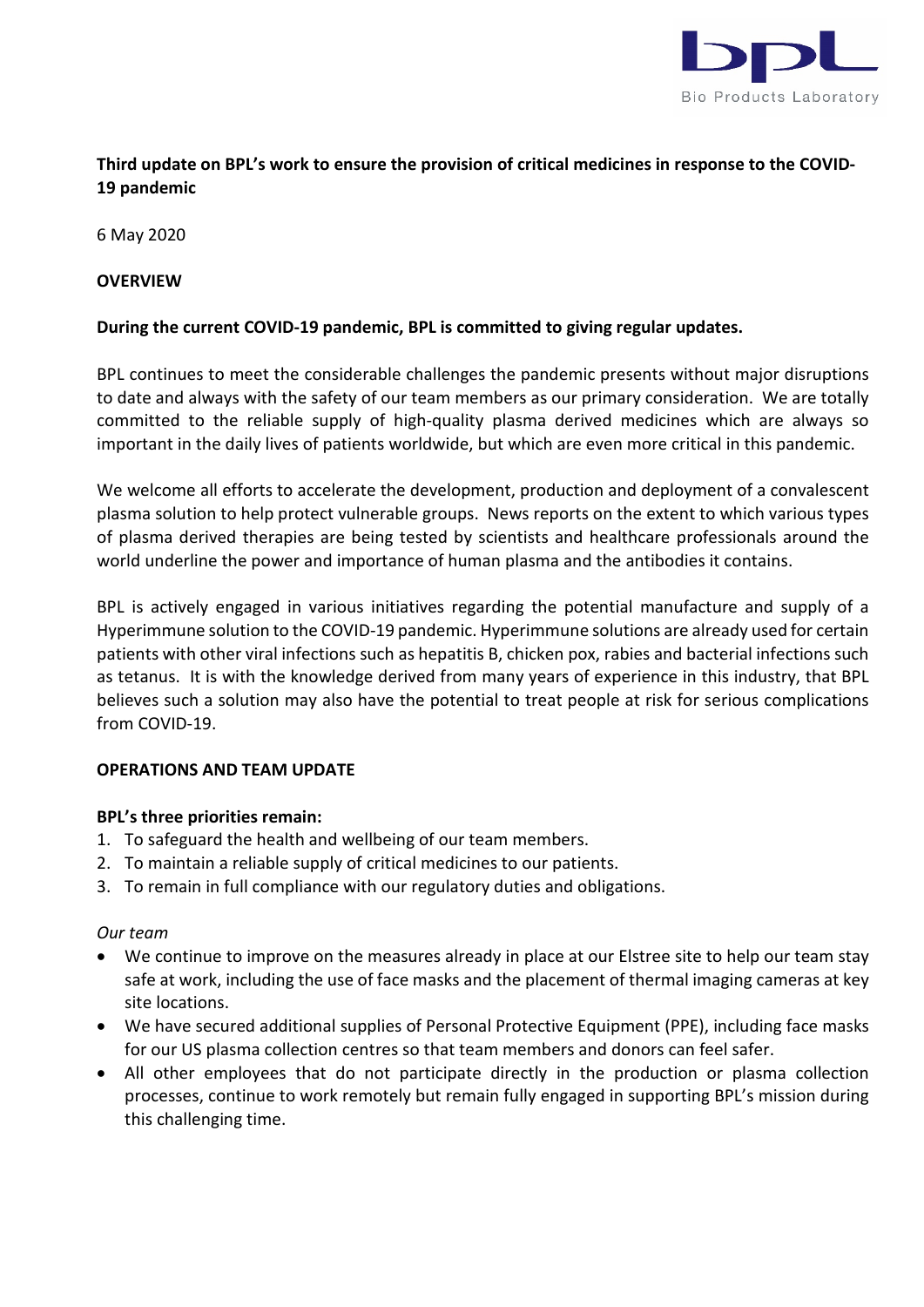

# *Our reliable supply of critical medicines*

- All of BPL's 51 US plasma centres continue to operate a few on a reduced hours basis having implemented necessary social distancing and sanitization measures in order to protect our team members, and to ensure the wellbeing of our donors. The continuity of our plasma supply remains a top priority for the business.
- Thanks to the hard work of our teams and our supply partners, the Elstree site in the UK continues to operate on a continuous 24x7 basis, without any major interruptions to date.
- BPL's global supply chain has shown its resilience through various pandemic related logistical challenges. Through the end of April, demand for our medicines continues to increase with volumes of IgG up 26%, FVIII/FIX Coagulation Factors +12%, and our Factor X deficiency therapy +31%.

## **DEVELOPMENT OF A COVID-19 HYPERIMMUNE IG SOLUTION**

On April 4<sup>th</sup>, BPL announced that it had joined the CoVIg-19 Plasma Alliance. This Alliance is an unprecedented partnership of world-leading plasma companies — spanning plasma collection, development, production, and distribution  $-$  and was formed in response to the unprecedented challenge of COVID-19. The Alliance aims to speed development of a hyperimmune immunoglobulin product by sharing the COVID-19 research and resources of its individual participating companies. By bringing together our brightest minds, sharing information, and leveraging our collective expertise, we hope to make progress faster than if we worked independently. Yesterday, it was announced that the Alliance was further expanded by the incorporation of new member companies to its ranks, thus increasing even more its global scale and capabilities. For more information, please visit the [CoVIg-19](https://www.covig-19plasmaalliance.org/en-us#recruitment)  [Plasma Alliance website.](https://www.covig-19plasmaalliance.org/en-us#recruitment)

The current plan is for the CoVIg-19 Plasma Alliance to begin clinical trials as early as June to study the safety and effectiveness of an intravenously administered CoVIg-19 hyperimmune immunoglobulin (H-Ig) treatment for people at risk for serious complications from COVID-19.

In addition, BPL continues to evaluate the viability of a hyperimmune immunoglobulin product that is administered via intramuscular injection, leveraging its well-established production of hyperimmune products that treat other viral infections.

As part of its contributions to these efforts, BPL Plasma has launched a programme to collect plasma from recovered COVID-19 patients at 17 of its 51 centres, with the rest expected to join the effort soon. This convalescent plasma contains antibodies that could help the immune system fight the new coronavirus.

We urge all healthy adults — whether they have recovered from COVID-19 or not — to donate plasma. US based prospective donors can get started by going to our BPLP's [donor registration site](https://bplplasma.com/beat-covid-19) or through the plasma bot on the CoVIg-19 Plasma Alliance website. In the UK, the NHS Blood and Transplant (NHSBT) service is welcoming potential donors through its [registration site.](https://www.nhsbt.nhs.uk/how-you-can-help/convalescent-plasma-clinical-trial/) 

These are critical steps towards the development of potential plasma derived therapeutic solutions. BPL and the other CoVIg-19 Plasma Alliance members believe that, in coordination with governmental agencies, a sustainable convalescent plasma treatment can be swiftly developed in time to help protect vulnerable groups until a vaccine can be successfully developed, clinically tested and supplied.